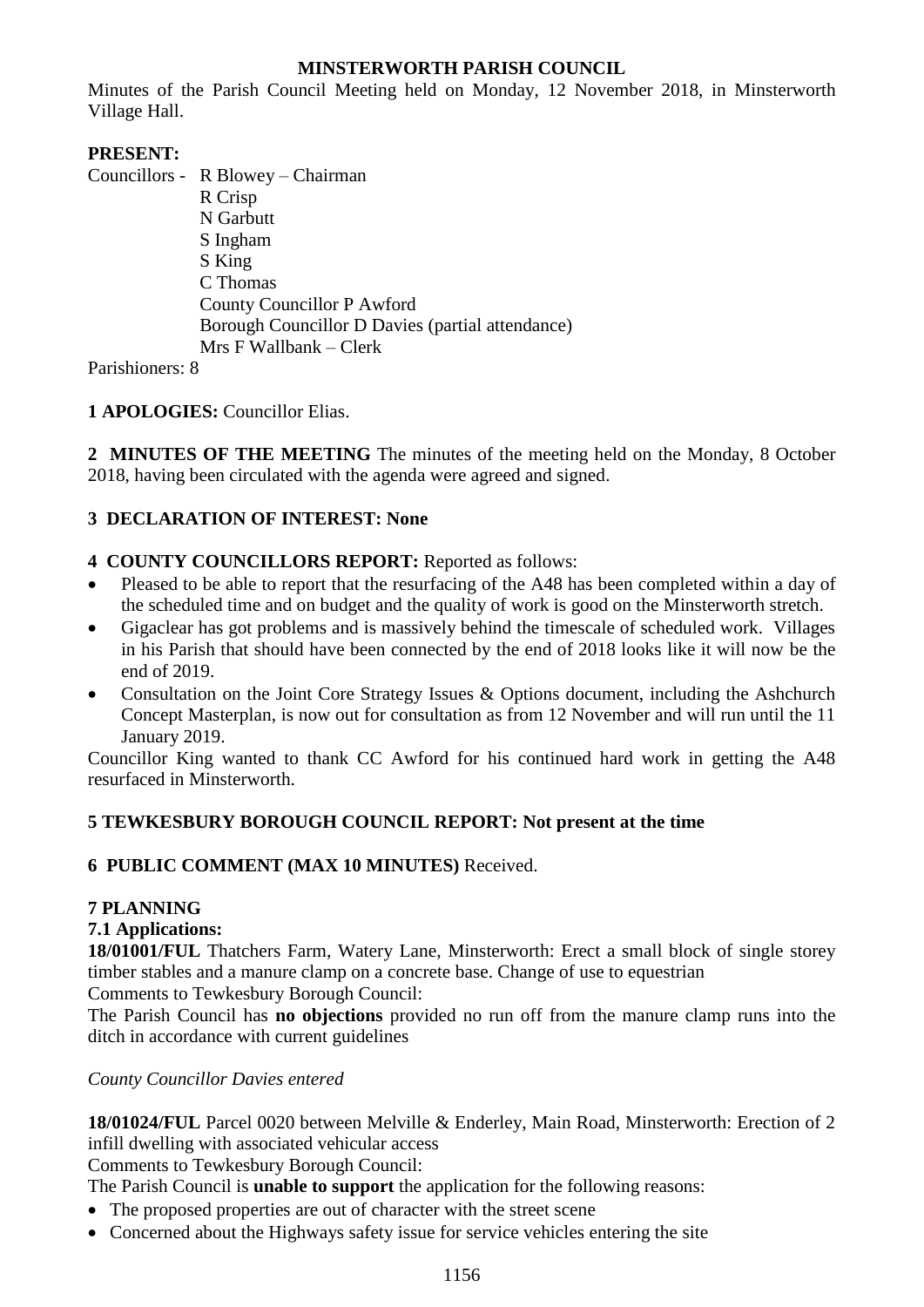**18/01023/FUL** Holborn House, Main Road, Minsterworth: Retrospective application for the erection of a detached garage with storage over

Comments to Tewkesbury Borough Council:

The Parish Council **objects** to this application for the following reasons:

- Out of character with the street scene
- The block plan is incorrect
- The garage is overpowering in size to the adjoining two-storey residence

**18/01021/FUL** Apple Tree Inn, Main Road, Minsterworth: Section 73 application for the variation of condition 2 of approved 17/00983/FUL for the erection of 5 dwellings and vehicular access (plot substitution for units 1, 4 and 5)

Comments to Tewkesbury Borough Council:

The Parish Council **supports** this application

Councillor Thomas declared an interest in the following application and took no part in the discussion:

**18/01085/FUL** Part Parcel 1228, Main Road Minsterworth: Section 73 application to remove condition 14 (no of gates to be erected on site access) of 17/00855/FUL for the erection of 8 dwellings with associated new vehicular access

Comments to Tewkesbury Borough Council:

The Parish Council **objects** to this application as it is out of keeping with the street scene

Councillor Thomas declared an interest in the following application and took no part in the discussion:

**18/01083/FUL** Part Parcel 3947, Main Road Minsterworth: Section 73 application to remove condition 13 (scale parameters) and 14 (maximum combined gross floorspace) of 16/00823/OUT for the erection of 4 dwellings and vehicular access

Comments to Tewkesbury Borough Council:

The Parish Council **objects** to this application as it is out of character with the street scene

**18/01117/APP** Rosemary Cottage, Calcotts Green, Minsterworth: Approval of reserved matters (appearance, layout, landscaping and scale) of outline 15/00876/OUT for the erection of a dwelling  $\&$  inc the discharge of condition 5 (materials)  $\&$  6 (surface water drainage strategy)

Comments to Tewkesbury Borough Council:

The Parish Council **supports** this application

**18/01093/FUL** 5 Lyncroft, Minsterworth: Erection of a single storey rear extension incorporating existing garage to be converted

Comments to Tewkesbury Borough Council:

The Parish Council **supports** this application

**7.2 TBC Decisions: 18/00663/FUL** Highcross Farm, Watery Lane, Minsterworth: Retrospective change of use of agricultural barn to dwelling house (use class C3) - **Granted**

### **7.3 Appeal Decisions: None**

**7.4 Tewkesbury Borough Plan** – Define settlement boundary for Minsterworth: The Chairman had asked if TBC could carry out a consultation event for the Brough Plan in the Village. Unfortunately, TBC do not have the resources to hold an event at MVH.

Residents are welcome to email the planning policy team at any time with any questions about the plan [planningpolicyenquiries@tewkewsbury.gov.uk](mailto:planningpolicyenquiries@tewkewsbury.gov.uk) or call Matthew Tyas on 01684 272108 or Matt Barker 01684 272089. The consultation lasts for over eight weeks between Monday, 12 November 2018 and Friday, 11 January 2019.

Consultation events will be held in the following locations, where members of the public can come along, ask questions and have their say:

Gloucester Eastgate Shopping Centre on 30 November 10am to 4pm.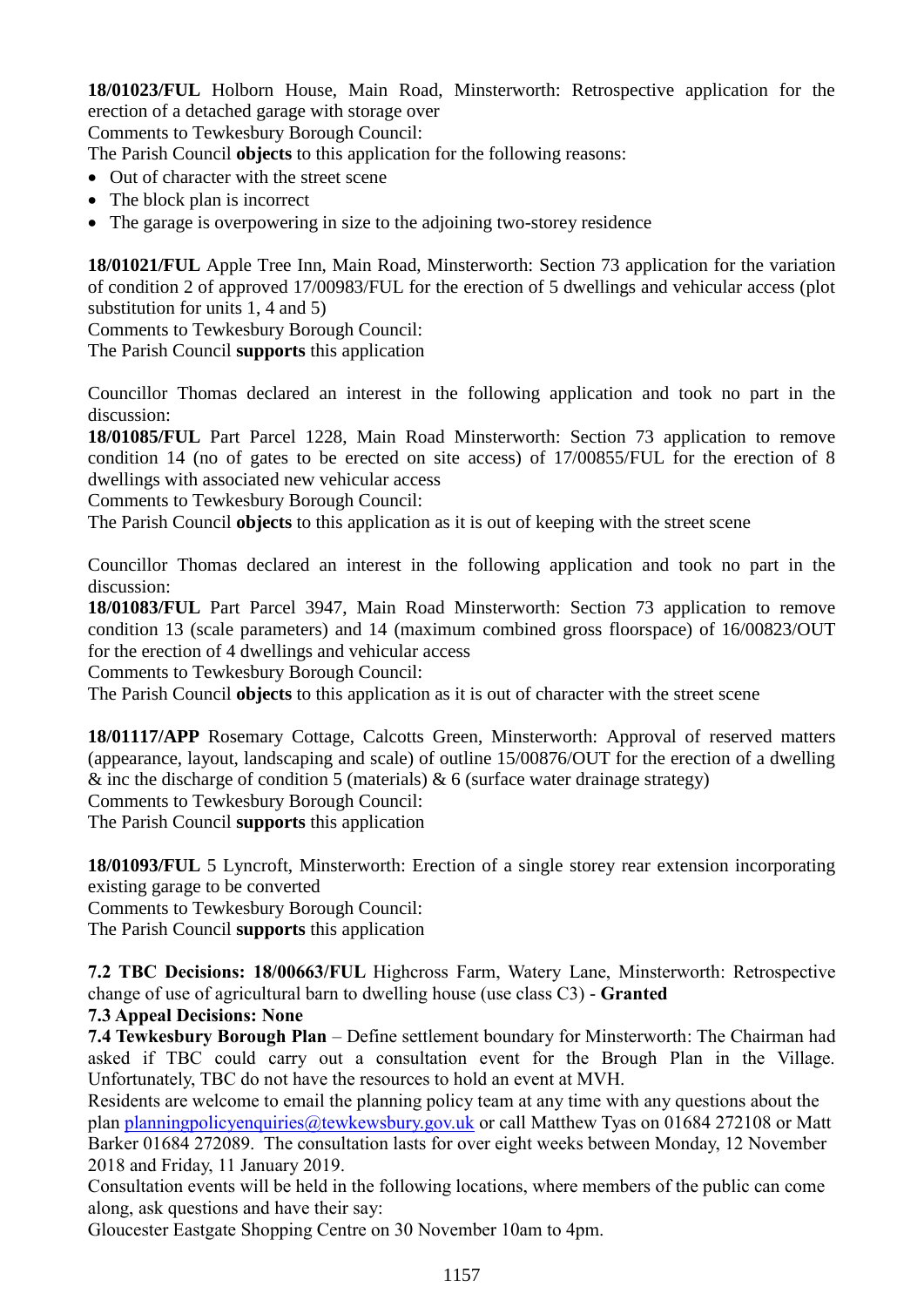Cheltenham Municipal Offices on 4 December 10am-4pm

Tewkesbury Town Hall on 13 December 4-7pm

Alternatively, members of the public can view the consultation documents and have their say online at [https://jointcorestrategy.org/joint-core-strategy-review](https://tewkesbury.us13.list-manage.com/track/click?u=5e78767df423514903b7a2d34&id=3666b81690&e=2812d4e2a5)

# **Any Other Planning Matters:**

**17/01268/FUL Greenacres, Main Road, Minsterworth** going to committee on the 20 November. **18/01085/FUL** Part Parcel 1228, Main Road Minsterworth: It has been brought to the PC attention that there is a pond being constructed on the site. It was agreed to write to Enforcement at TBC to ask if there was a pond on the original application and if it is in the correct place? There has also been concern that skylights have been fitted into the roof of one house without planning permission.

# **8 FINANCIAL MATTERS**

| 8.1 Accounts for payment and receipts:<br>Mrs F J Wallbank |                 |                  |                     |
|------------------------------------------------------------|-----------------|------------------|---------------------|
| Salary 1-30 November 2018<br>Less Tax                      | 376.14<br>20.60 | 355.54           | Via Bank Transfer   |
| <b>Inland Revenue</b>                                      |                 | 20.60            | Cheque No: $101482$ |
| $MVH - Meeting$ held on 8.10.18                            |                 | 28.60            | Via Bank Transfer   |
| Parish Magazine Printing for November                      |                 | 103.95           | Via Bank Transfer   |
| RBL Poppy Appeal – cost of wreath<br><b>Total:</b>         |                 | 20.00<br>£528.69 | Cheque No: $101483$ |

### **Receipts:**

**Total: £0.00**

**8.2 Financial Statement** for the month ended October 2018 was circulated via email and signed by the Chairman.

**8.3 Proposed Budget for 2019/20:** The Clerk circulated a draft budget prior to the meeting for Councillors to consider. Some adjustments were made – put in £1500 to cover the cost of the grass cutting at the play area and the provision of a fence. Re the memorial for Richard Few, the Parish Council still needs to purchase an oak tree – the bench and plaque has been donated.

### **9 MATTERS ARISING:**

# **9.1 Highway Matters**:

Landing Yard Ditch by The Church: **IDB** is not scheduled to be in the area for some time. The Chairman wanted it noted that a local parishioner is concerned about the risk of flooding.

**Footway/cycle path from Downs Bridge:** A local resident has agreed to donate the materials to make the path safe. The Chairman wanted to say a "thank you" to the landowners for cutting back their hedges in this area.

**Litterbins by layby - Highnam Roundabout:** Ongoing.

**Cornham Lane:** Has been completed

**Use of Speed Gun:** County Councillor Awford said he was meeting with Chris Riley the next day and would discuss this.

**Pound Lane**: Barriers around bridge still need attention.

**Church Lane Sign leading to "Warcotts" Green:** The Chairman has asked for this to be replaced with the correct spelling for Calcotts Green.

**9.2 Community Resilience Plan:** Ongoing.

**9.3 Report from Village Hall Representative:** Councillor Elias not present

**9.4 Retention of Play Area at Minsterworth School:** The Chairman reported that finally the PC had received the lease a copy of which had been circulated to all Councillors for their attention. I confirm that the PC's insurance met the required levels. It was agreed that the PC would go ahead and sign the lease.